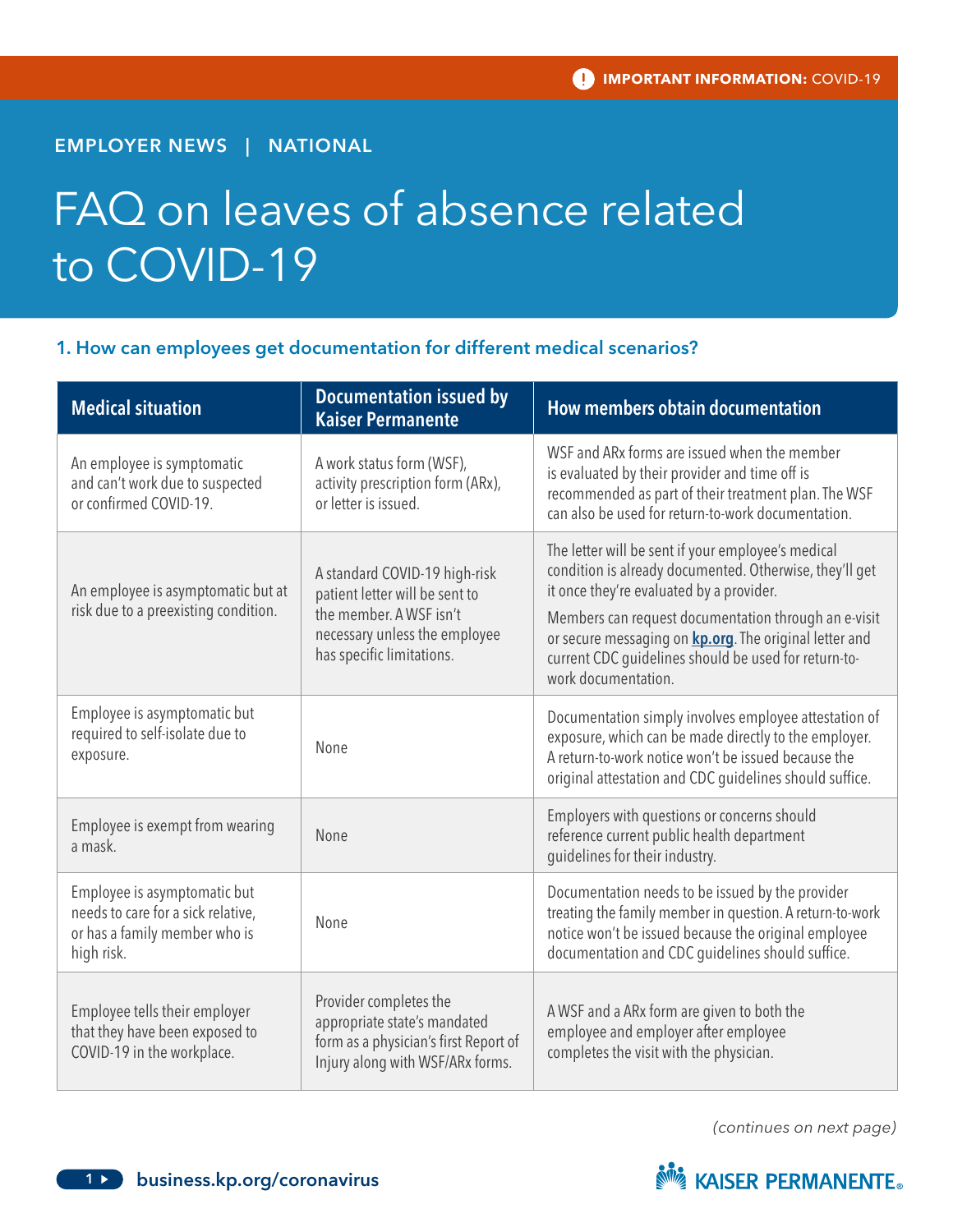#### *(continued)*

# 2. Will Kaiser Permanente provide documentation to show that my employee's time off qualifies for Families First Coronavirus Response Act (FFCRA) coverage?

Kaiser Permanente will provide COVID-19 documentation based on the scenarios identified above.

# 3. My disability insurance provider or state disability agency requires medical documentation to approve my disability claim. What documentation will Kaiser Permanente provide?

Kaiser Permanente will provide COVID-19 documentation based on the scenarios identified above.

## 4. When is COVID-19 treated as disability for purposes of state or private disability insurance?

Determining whether an employee is considered disabled for the purposes of state benefits or if accommodation is needed depends on whether they have tested positive for COVID-19 or to what extent they are symptomatic. The treating provider will recommend time off as necessary and issue the WSF and ARx documents for the employee to submit to their employer, third-party administrator, or disability carrier.

# 5. My human resources department would like to receive a copy of sample documentation.

Kaiser Permanente only provides medical documentation to members. Samples are not available.

# 6. When is COVID-19 treated as a nonoccupational disability requiring work accommodations?

Determining whether an employee is considered disabled for the purposes of state benefits or if accommodation is needed depends on whether they have tested positive for COVID-19 or to what extent they are symptomatic. The treating provider will recommend time off as necessary and issue WSF and ARx documents for the employee to submit to their employer.

# 7. When is COVID-19 treated as an acceptable workers' compensation claim for exposure?

Compensability is determined by the state workers' compensation acts. Please reach out to your workers' compensation third-party administrator or carrier for your state specifics. The responsible workers' compensation insurance company or administrator will determine if the employee is eligible for workers' compensation. State laws vary with regard to presuming certain occupations are automatically covered under workers' compensation insurance coverage. If the employee requires time off work due to a work-related exposure, the employer should prepare the appropriate state's mandated Employer's Report of Injury.

*(continues on next page)*

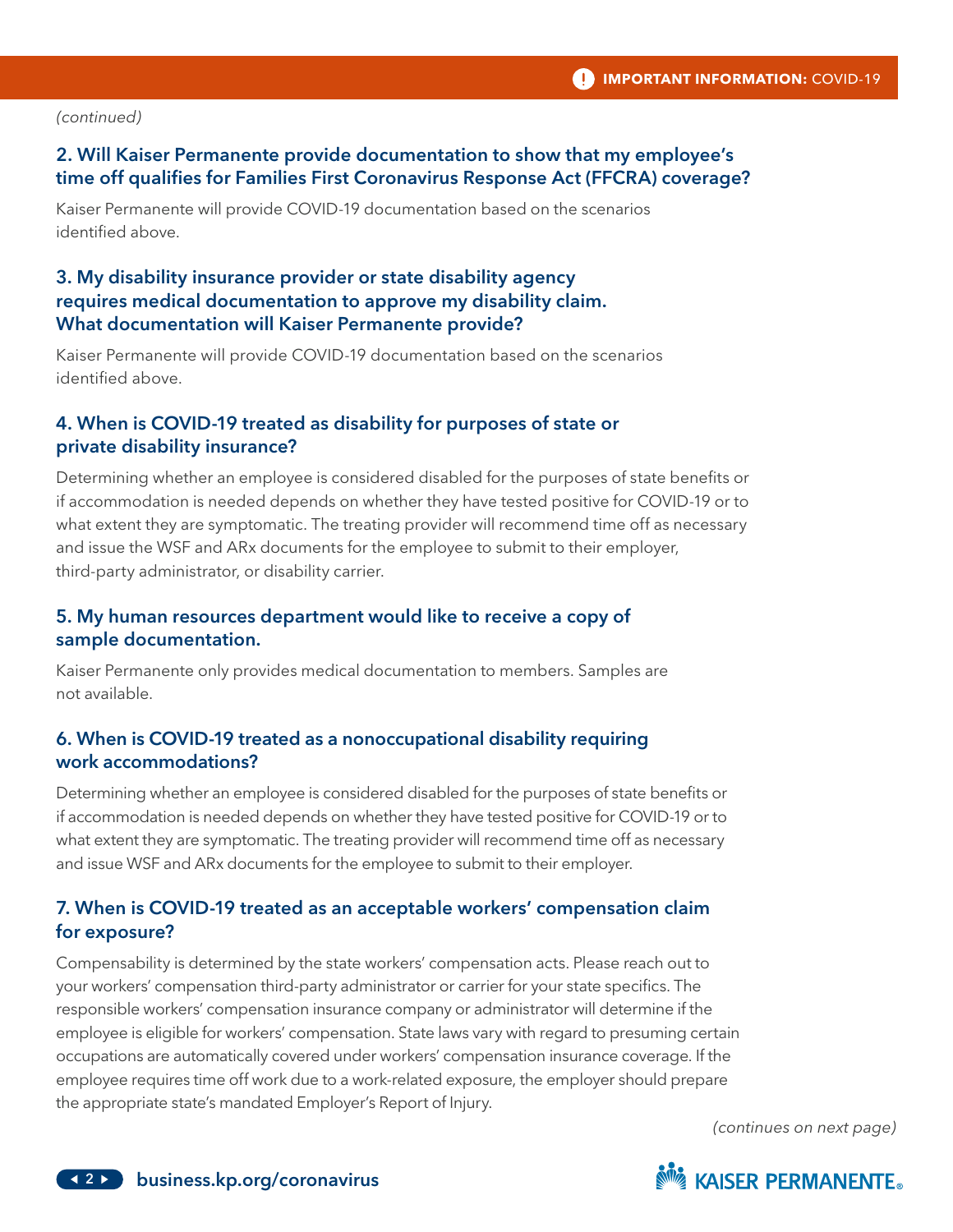#### *(continued)*

#### 8. How are Kaiser Permanente benefits changing for members with COVID-19?

For all Kaiser Permanente plans, cost sharing (deductibles, copays, and coinsurance) will be reduced to zero dollars for medically necessary screening and testing for COVID-19. This includes the visit, associated lab testing, and radiology services in a Kaiser Permanente hospital, emergency or urgent care setting, or medical office. This cost-sharing reduction will apply to all Kaiser Permanente and other plan providers.

Except for employees of self-funded employers, Kaiser Permanente won't charge cost share on inpatient COVID-19 treatment services. This policy includes both inpatient and outpatient services, with the exception of outpatient prescription drugs.

Note: All accepted workers' compensation exposure claims are billed to the workers' compensation insurance payor at the appropriate state's mandated fee schedule. The employee has no deductibles or copays in workers' compensation.

#### 9. How can my employees obtain information about nonoccupational disability benefits related to COVID-19?

Employees should continue to reach out to their employers for guidance on their disability benefits. Employees in California should also consult the state's Employment Development Department at [edd.ca.gov/about\\_edd/coronavirus-2019.htm](edd.ca.gov/about_edd/coronavirus-2019.htm).

## 10. How will my employees' benefits change as a result of changes to their employment status, such as furloughs, layoffs, or company closures?

This is best addressed by the employer, payroll company, or legal counsel. Details are changing frequently. Please refer to the latest benefit changes.

## 11. Can I treat a temporary reduction of hours like a leave of absence and continue to provide coverage based on my leave of absence policy?

This seems to be a change in work status from full time to part time. Coverage will be determined by the employer's policies. Employees working reduced schedules may be entitled to Family Medical Leave Act or California Family Rights Act reduced schedule leave if their schedule reduction is due to their own limitations as opposed to lack of work.

# 12. How does a temporary reduction of hours affect group disability and life coverage when the policy requires 40 hours per week for eligibility?

This needs to be reviewed by the employer and their disability carrier or third-party administrator.

*(continues on next page)*